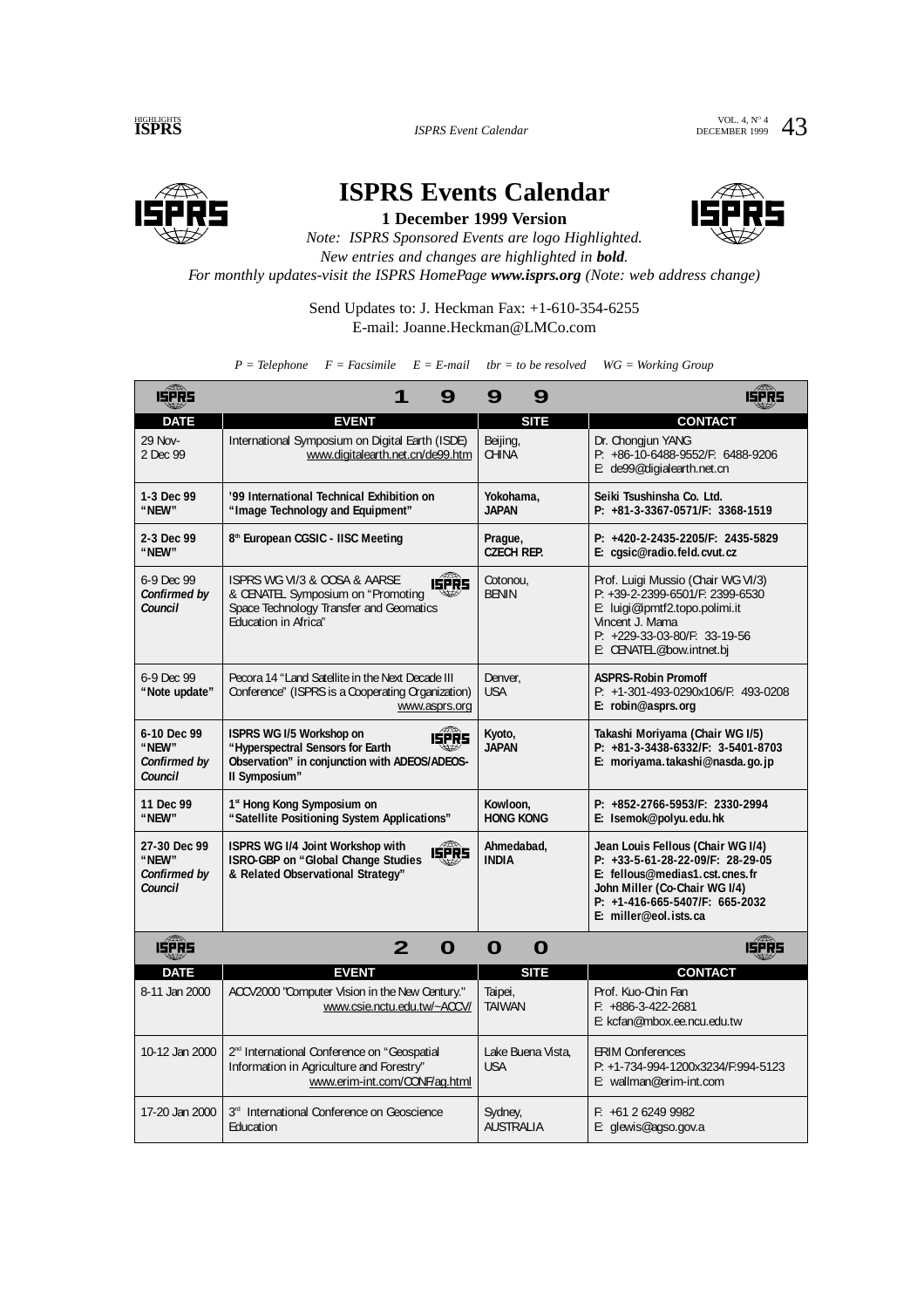## **44 ISPRS** *ISPRS* Event Calendar **ISPRS ISPRS**

| <b>LEFRS</b>                                   | 2<br>O                                                                                                                                                                                                                                                                                                                                                | O<br>O                             | 15285                                                                                                                                       |
|------------------------------------------------|-------------------------------------------------------------------------------------------------------------------------------------------------------------------------------------------------------------------------------------------------------------------------------------------------------------------------------------------------------|------------------------------------|---------------------------------------------------------------------------------------------------------------------------------------------|
| <b>DATE</b>                                    | <b>EVENT</b>                                                                                                                                                                                                                                                                                                                                          | <b>SITE</b>                        | <b>CONTACT</b>                                                                                                                              |
| 22-28 Jan 2000<br>"NEW"                        | Photonics West "Electronic Imaging 2000"<br>www.spie.org/info/ei                                                                                                                                                                                                                                                                                      | San Jose, CA<br><b>USA</b>         | <b>SPIE</b><br>$P: +1-360-676-3290$                                                                                                         |
| 24-27 Jan 2000<br>"NEW"                        | GIS Ostrava 2000                                                                                                                                                                                                                                                                                                                                      | Ostrava,<br><b>CZECH REP.</b>      | $P: +42-69-699-5470/F: 69-691-8589$<br>E: petr.rapant@vsb.cz                                                                                |
| 26-28 Jan 2000<br>"NEW"                        | 2000: Navigating into the New Millennium                                                                                                                                                                                                                                                                                                              | Anaheim, CA<br><b>USA</b>          | P: +1-703-683-7101/F: 683-7105<br>E: meetings@ion.org                                                                                       |
| 27-29 Jan 2000                                 | 3 <sup>rd</sup> International Conference on<br>"Fusion of Earth Data"<br>www.datafusion.cma.fr/conf/                                                                                                                                                                                                                                                  | Sophia Antipolis,<br><b>FRANCE</b> | $P: +33-1-45-5-673-60/F: 45-56-73-61$<br>E: EARSeL@meteo.fr                                                                                 |
| 2-5 Feb 2000<br><b>Confirmed by</b><br>Council | Workshop of ISPRS Working Group VI/3 ISPRS                                                                                                                                                                                                                                                                                                            | Ljubljana,<br><b>SLOVENIA</b>      | Prof. Luigi Mussio (Chair WG VI/3)<br>P: +39-2-2399-6501/F: 2399-6530<br>E: luigi@ipmtf2.topo.polimi.it<br>Mojca Kosmatin (CoChair WG VI/3) |
| 7-18 Feb 2000<br>"NEW"                         | <b>Committee on the Peaceful Uses of Outer</b><br>Space (COPUOS) 37 <sup>th</sup> Session of Scientific and<br><b>Technical Subcommittee</b>                                                                                                                                                                                                          | Vienna,<br><b>AUSTRIA</b>          | Dr. Sergio Camacho<br>$P: +43-1-260-60-4951/F: 60-5830$                                                                                     |
| 14-28 Feb 2000                                 | Managing Natural Resources for Sustainable<br>Agricultural Production in 21st Century<br>www.nic.in/icar/nrm                                                                                                                                                                                                                                          | New Delhi,<br><b>INDIA</b>         | Dr. A. K. Singh, ISSS<br>$F: +91-11-575-5529$<br>E: icmnr@bic-iari.ren.nic.in                                                               |
| 21-25 Feb 2000                                 | <b>CIB Conference on Cities &amp; Sustainability</b><br>"Sustaining our Cultural Heritage"                                                                                                                                                                                                                                                            | Moratuwa,<br><b>SRI LANKA</b>      | Pamela Allen<br>$F: +44-161-295-5553$<br>E: p.allen@grad.salford.ac.uk                                                                      |
| 27 Feb-2 Mar<br>2000<br>"NEW"                  | "Space & Robotics 2000" Space 2000 -<br>7th International Conference & Exposition on<br><b>Engineering, Construction, Operations &amp;</b><br><b>Business in Space</b><br>co-located with Robotics 2000 - 4th Int'l Conf.<br>& Exposition/Demonstration "Robotics for<br><b>Challenging Situations and Environments"</b><br>www.spaceandrobotics.org/ | Albuquerque,<br><b>USA</b>         | Dr. William Stone, Leader<br>P: +1-301-975-6075?F: 869-6275<br>E-mail: william.stone@nist.gov                                               |
| 8-10 Mar 2000<br>"NEW"                         | Géomatique 2000<br>"Excellence in the New Millennium"<br>www.acsg-cig.montreal.qc.ca                                                                                                                                                                                                                                                                  | Montreal,<br><b>CANADA</b>         | P: +1-450-463-2988/F: 463-0055<br>E: acsg_mtl@mlink.net                                                                                     |
| 9-10 Mar 2000                                  | International Organization for Standards (ISO)<br>10th Plenary of TC 211 "Geographic<br>Information/Geomatics"<br>www.statkart.no/isotc211/                                                                                                                                                                                                           | tbr,<br><b>SOUTH AFRICA</b>        | <b>Bjornhild Saeteroy</b><br>P: +4722-59-6716/F: 59-6733<br>E: nts-it@tbl-nts.msmail.telemax.no                                             |
| 10-11 Mar 2000<br>"NEW"                        | Geomatica 2000                                                                                                                                                                                                                                                                                                                                        | Hyderabad,<br><b>INDIA</b>         | $P: +91-40-332-7222/F: 330-6770$<br>E: sukuki@hd1.vsnl.net.in                                                                               |
| 11-17 Mar 2000<br>"NEW"                        | X <sup>th</sup> World Water Congress                                                                                                                                                                                                                                                                                                                  | Melbourne,<br><b>AUSTRALIA</b>     | P: +61-3-9682-0244/9682-0288<br>E: worldwater@icms.com.au                                                                                   |
| 13-15 Mar 2000<br>"NEW"                        | 4th GSDI Conference on "Global Access to<br><b>Geographic Information Critical for Sustainable</b><br>Development"                                                                                                                                                                                                                                    | Cape Town,<br><b>SOUTH AFRICA</b>  | <b>David Robertson</b><br>$P: +61-2-6201-4382/F: 6201-4366$<br>E: DavidRobertson@auslig.gov.au                                              |
| 13-16 Mar 2000<br>"NEW"                        | <b>GIS Solutions Conference &amp; Exhibition</b>                                                                                                                                                                                                                                                                                                      | Toronto,<br><b>CANADA</b>          | E: info@GIS2000.com                                                                                                                         |
| 26-29 Mar 2000<br>"NEW"                        | <b>XXIII GITA Conference</b>                                                                                                                                                                                                                                                                                                                          | Denver,<br><b>USA</b>              | $P: +1-303-337-0513/F: 337-1001$<br>E: staff@gita.org                                                                                       |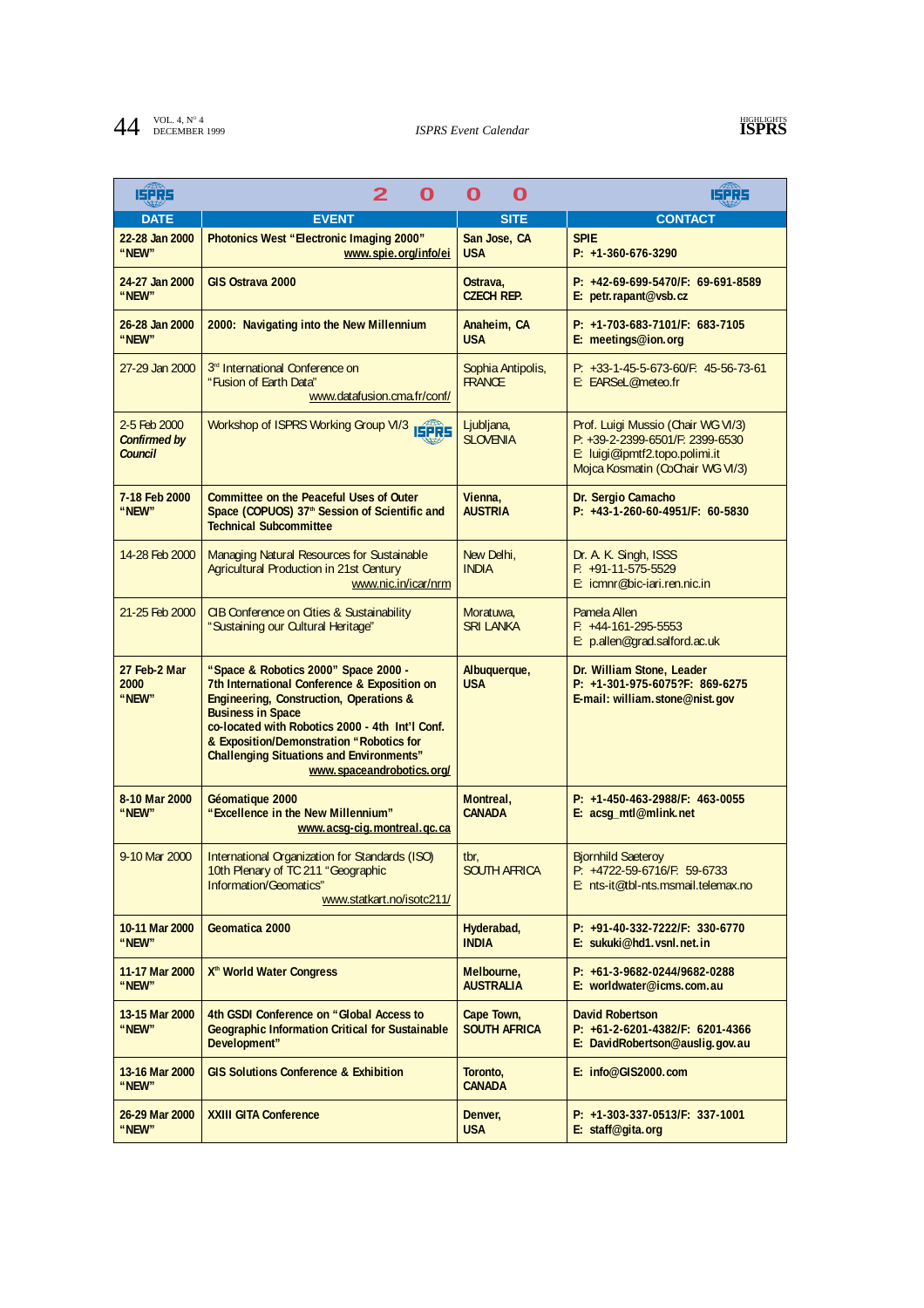## **HIGHLIGHTS**

| <b>ISPRS</b>                                                       | 2<br>O                                                                                                                                                                                        | O<br>O                                       | 15285                                                                                                                                                                                                |
|--------------------------------------------------------------------|-----------------------------------------------------------------------------------------------------------------------------------------------------------------------------------------------|----------------------------------------------|------------------------------------------------------------------------------------------------------------------------------------------------------------------------------------------------------|
| <b>DATE</b>                                                        | <b>EVENT</b>                                                                                                                                                                                  | <b>SITE</b>                                  | <b>CONTACT</b>                                                                                                                                                                                       |
| 27-29 Mar 2000<br>"NEW"                                            | GEO 2000 4 <sup>th</sup> Middle East Geosciences<br><b>Conference &amp; Exhibition</b>                                                                                                        | Manama,<br><b>BAHRAIN</b>                    | P: +33-171-862-2071/F: 862-2078<br>E: ajones@montnet.com                                                                                                                                             |
| 27-31 Mar 2000<br>Confirmed by<br>Council                          | 28 <sup>th</sup> Symposium on Remote Sensing<br><b>ISPRS</b><br>of the Environment & 3rd Conference<br>of the African Association for Remote Sensing of<br>the Environment<br>www.isrse.co.za | Cape Town,<br><b>SOUTH AFRICA</b>            | <b>Deidre Cloete</b><br>$P: +27-21-883-8177/F: 21-886-4496$<br>E: isrse@mikom.csir.co.za<br>Prof. Heinz Ruether (ISPRS Treasurer)<br>P: +27-21-650-3573/F: 650-3572<br>E: heinz.ruther@eng.uct.ac.za |
| 28-30 Mar 2000<br>"NEW"                                            | GISNet 2000                                                                                                                                                                                   | Essen,<br><b>GERMANY</b>                     | $P: +49-6196-585-386/F: 585-380$<br>E: gpantanella@iir.de                                                                                                                                            |
| 28 Mar-1Apr<br>2000<br>"NEW"                                       | 3rd International Congress of the European<br><b>Society for Soil Conservation</b>                                                                                                            | Valencia,<br><b>SPAIN</b>                    | Dr. Jose Luis Rubio<br>P: +34-96-126-01226/F: 126-3908<br>E: jose.l.rubio@uv.es                                                                                                                      |
| 30 Mar-1Apr<br>2000<br>"NEW"                                       | <b>High Mountain Cartography 2000 Workshop</b>                                                                                                                                                | Rudolfshutte,<br><b>AUSTRIA</b>              | <b>Manfred Buchroithner</b><br>$P: +49-351-463-4809/F: 463-7028$<br>E: buc@karst9.geo.tu-dresden.de                                                                                                  |
| 5,6,10 Apr 2000<br><b>Confirmed by</b><br>Council<br>"Note update" | <b>ISPRS Semi-Annual Council Meeting</b><br><b>ISPRS</b>                                                                                                                                      | <b>Budapest &amp; Eger</b><br><b>HUNGARY</b> | Prof. J. Trinder (Secretary General)<br>P+61-29-385-5308/F: 313-7493<br>E: j.trinder@unsw.edu.au                                                                                                     |
| 5-7 Apr 2000<br>"NEW"                                              | <b>GIS Research UK</b><br>www.geo.ed.ac.uk/gisruk/gisruk.html                                                                                                                                 | York,<br><b>UK</b>                           | <b>GISRUK</b>                                                                                                                                                                                        |
| 5-7 Apr 2000<br>"NEW"                                              | Risk 2000 International Symposium on<br>"Space Techniques for the Management of<br>Major Risks & Their Consequences"                                                                          | Paris,<br><b>FRANCE</b>                      | <b>UNESCO-Risk 2000 Secretariat</b><br>P: +33-1-44-49-60-04/F: 60-44<br>E: deschanps@2100.org                                                                                                        |
| 7-9 Apr 2000<br><b>Confirmed by</b><br>Council<br>"Note update"    | <b>ISPRS Joint Meeting - Council and</b><br><b>ISPRS</b><br><b>Technical Commission Presidents</b>                                                                                            | <b>Budapest &amp; Eger</b><br><b>HUNGARY</b> | Prof. J. Trinder (Secretary General)<br>P +61-29-385-5308/F: 313-7493<br>E: j.trinder@unsw.edu.au                                                                                                    |
| 7-9 April 2000<br>"NEW"                                            | <b>Thompson Symposium</b>                                                                                                                                                                     | Guildford,<br><b>UK</b>                      | <b>Miss P. Selmes</b><br>$P: +44-181-818-3911$                                                                                                                                                       |
| 17-19 Apr 2000<br>"NEW"                                            | <b>EOGEO 2000 Earth Observation &amp; Geospatial</b><br><b>Web &amp; Intenet Workshop</b>                                                                                                     | London,<br><b>UK</b>                         | $P: +44-171-504-2083/F: 380-0453$<br>E: jmorley@ge.ucl.ac.uk                                                                                                                                         |
| 25-29 Apr 2000<br>"NEW"                                            | <b>European Geophysical Society 25th General</b><br>Assembly " Use of GIS in meteorology and<br>climatology"<br>www.copernicus.org/EGS/egsga/nice00/nice00.htm                                | Nice,<br><b>FRANCE</b>                       | <b>Prof. Arakel Petrosyan</b><br>P: +95-333-3311/F: 310-7023<br>E: apetrosy@iki.rssi.ru                                                                                                              |
| Spring 2000 tbr<br>approval<br>pending                             | <b>ISPRS Working Group III/3 Workshop</b><br><b>ISPRS</b><br>www.photo.verm.tu-muenchen.de/isprs/<br>wglll3/wglll3.html                                                                       | Los Angeles,<br><b>USA</b>                   | Dr. Ram Nevatia (Co-Chair WG III/3)<br>P: +1-213-740-6428F: 740-7877<br>E: nevatia@iris.usc.edu                                                                                                      |
| 1-3 May 2000<br>"NEW"                                              | 6th International Conference on "Remote"<br><b>Sensing for Marine &amp; Coastal Environments"</b><br>www.erim-int.com/CONF/marine/MARINE.html                                                 | Charleston, SC<br><b>USA</b>                 | $P: +1-734-994-1200x3234$<br>$F: +1-734-994-5123$<br>E: wallman@erim-int.com                                                                                                                         |
| 2-5 May 2000                                                       | <b>Oceanic Imaging Conference</b><br>www.srminc.net/oceanimg/                                                                                                                                 | Newport, R.I.<br><b>USA</b>                  | Dr. Edmund J. Sullivan<br>P: +1-401-832-2011/F: 832-2146<br>E: patm@srminc.net                                                                                                                       |
| 9-11 May 2000<br>"NEW"                                             | <b>GEOBit 2000 International Trade Fair for Spatial</b><br><b>Information Technologies &amp; Geoinformatics</b>                                                                               | Leipzig,<br><b>GERMANY</b>                   | <b>Ralf Bauerfeind</b><br>P: +49-341-678-8287/F: 678-8282<br>E: geobit@leipziger-messe.de                                                                                                            |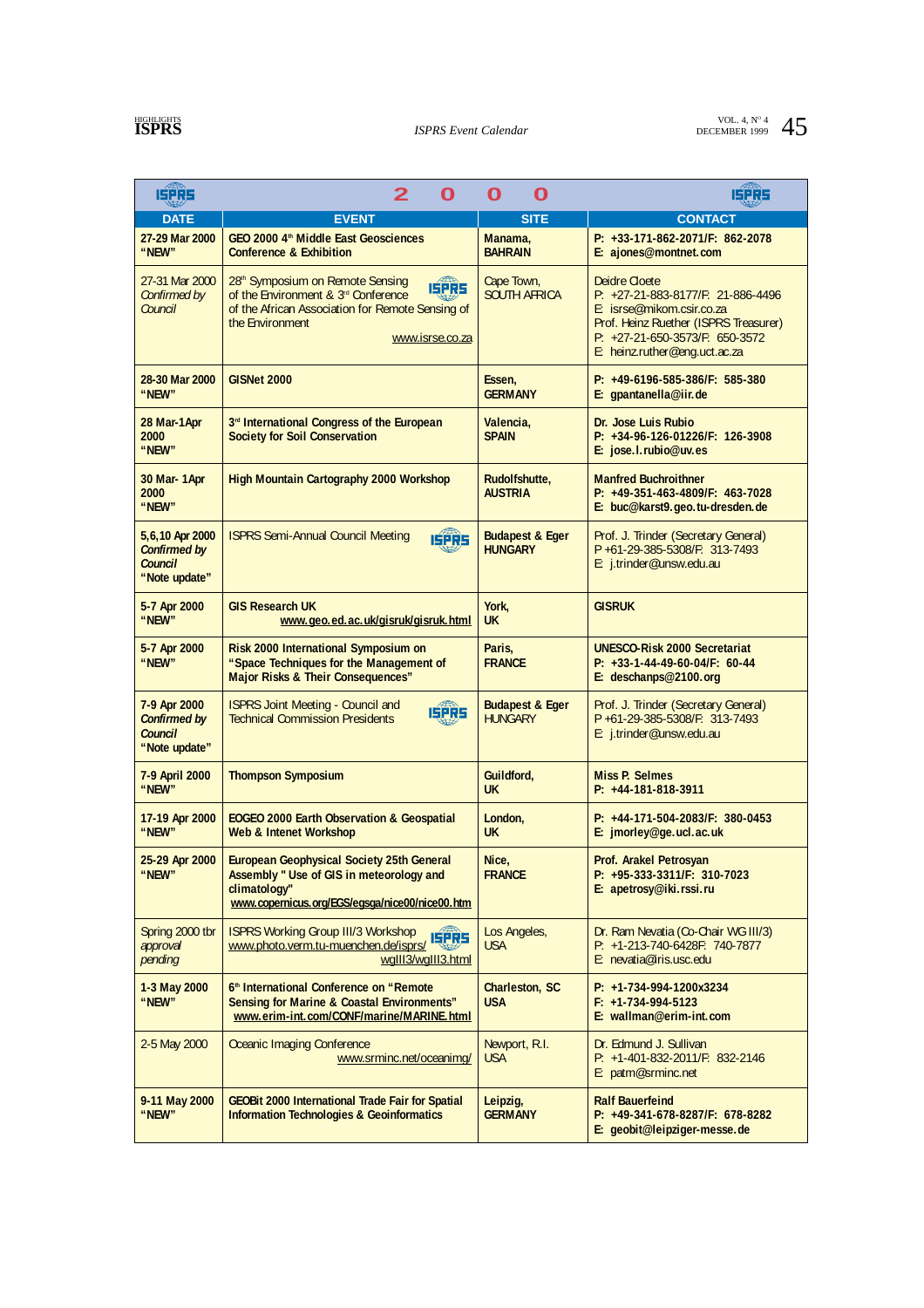## **46 ISPRS** Event Calendar **ISPRS** Event Calendar **ISPRS**



| 48<br>ISPRS                                                | 2                                                                                                                                                                         | O<br>O                           | عواداها                                                                                                                |
|------------------------------------------------------------|---------------------------------------------------------------------------------------------------------------------------------------------------------------------------|----------------------------------|------------------------------------------------------------------------------------------------------------------------|
| <b>DATE</b>                                                | <b>EVENT</b>                                                                                                                                                              | <b>SITE</b>                      | <b>CONTACT</b>                                                                                                         |
| 9-13 May 2000                                              | Geotechnica/ENTSORGA                                                                                                                                                      | Cologne,<br><b>GERMANY</b>       | P: +149-221-821-0/F: 821-2574                                                                                          |
| 13-19 May 2000<br>"NEW"                                    | FIG Commission 7 Annual Meeting &<br>Symposium                                                                                                                            | Hamburg,<br><b>GERMANY</b>       | $P: +49-40-42826-5963$<br>E: winfried.hawerk@gv.hamburg.de                                                             |
| 21-25 May 2000<br>"NEW"                                    | <b>SPIE Symposium on Applied Photonics</b>                                                                                                                                | Glasgow,<br>UK.                  | Prof. N. Halliwell<br>P: +44-1509-223210                                                                               |
| 22-26 May 2000                                             | <b>ASPRS Annual Conference</b>                                                                                                                                            | Washington, DC<br><b>USA</b>     | $P: +1-301-493-0290/F: 493-0208$<br>E: meetings@asprs.org                                                              |
| 22-27 May 2000                                             | FIG Working Week & XXIII General Assembly<br>www.fig2000.cz                                                                                                               | Prague,<br><b>CZECH REP.</b>     | Czech Union of Surveyors & Cartogs.<br>$F: +42-2-210-82374$<br>E: geodeti@csvts.cz                                     |
| 24-26 May 2000<br>"NEW"                                    | 7 <sup>th</sup> Osterreichischer Geodatentag                                                                                                                              | Bregenz,<br><b>AUSTRIA</b>       | $F: +420-2-2108-2374$<br>E: geodeti@csvts.cz                                                                           |
| 7-16 Jun 2000<br>"NEW"                                     | Committee on the Peaceful Uses of Outer<br>Space (COPUOS)                                                                                                                 | Vienna,<br><b>AUSTRIA</b>        | Dr. Sergio Camacho<br>$P: +43-1-260-60-4951/F: 60-5830$                                                                |
| 12-14 Jun 2000<br>"NEW"                                    | 6 <sup>th</sup> Circumpolar Symposium on<br>"Remote Sensing of Polar Environments"<br>www.gov.nt.ca/RWED/re/circumpolar2000                                               | Yellowknife,<br><b>CANADA</b>    | <b>NWT Centre for Remote Sensing</b><br>$P: +1-867-920-3329$<br>E: circumpolar2000@gov.nt.ca                           |
| 13-16 Jun 2000                                             | 20th EARSeL Annual Symposium<br>"10 Years of East-West Cooperation"                                                                                                       | Dresden.<br><b>GERMANY</b>       | $P: +33-1-45-5-673-60/F: 45-56-73-61$<br>E: EARSeL@meteo.fr                                                            |
| 14-16 Jun 2000<br>"NEW"                                    | <b>MIS 2000</b>                                                                                                                                                           | Lisbon,<br><b>PORTUGAL</b>       | $P: +44-238-029-3223/F: 029-2853$<br>E: gcossutta@wessex.ac.uk                                                         |
| 26-28 Jun 2000<br>"NEW"                                    | IAIN/ION 25 <sup>th</sup> Anniversary World Congress                                                                                                                      | San Diego,<br><b>USA</b>         | $P: +1-703-683-7101/F: 683-7105$<br>E: meetings@ion.org                                                                |
| 26-28 Jun 2000<br>"NEW"                                    | <b>Association of Applied Biologists</b><br>"Remote Sensing in Agriculture"                                                                                               | Cirencester,<br><b>UK</b>        | P: +44-1954-268-242/F: 268-268<br>E: rosie.bryson@adas.co.uk                                                           |
| 26-30 Jun 2000<br>"NEW"                                    | 20th Annual ESRI User Conference<br>www.esri.com                                                                                                                          | San Diego,<br><b>USA</b>         | P: +1-909-793-2853x11363<br>$F: +1-909-307-3128$<br>E: uc2000@esri.com                                                 |
| 6-8 Jul 2000<br>"NEW"                                      | International IT Conference on<br>"Geo-spatial Education"                                                                                                                 | Kowloon,<br><b>HONG KONG</b>     | $F: +852 - 2330 - 2994$<br>E: 1sitcgse@polyu.edu.hk                                                                    |
| 10-14 Jul 2000<br>"NEW"                                    | International Symposium on "The Role of<br>Erosion & Sediment Transport in Nutrient &<br><b>Contaminant Transfer"</b>                                                     | Waterloo,<br><b>CANADA</b>       | P: +1-519-888-4567/F: 519-725-2827<br>E: mstone@fes.uwaterloo.ca                                                       |
| 12-14 Jul 2000<br>"Note update"                            | "Accuracy 2000" 4 <sup>th</sup> International Symposium<br>on Spatial Accuracy Assessment in Natural<br>Resources & Environmental Sciences<br>www.gis.wau.nl/Accuracy2000 | Amsterdam,<br><b>NETHERLANDS</b> | $P: +31-20-525-7425/F: 525-7431$<br>E: accuracy@frw.uva.nl                                                             |
| 14-15 Jul 2000<br>Confirmed by<br>Council                  | ISPRS Congress Tutorials & Workshops ISPRS                                                                                                                                | Amsterdam<br><b>NETHERLANDS</b>  | Prof. Martien Molenaar<br>(Congress Technical Program Chairman)<br>$P: +31-4874-444/F: 4874-335$<br>E: molenaar@ITC.NL |
| 16-23 Jul 2000<br>Confirmed by<br>Council<br>"Note update" | XIX ISPRS Congress<br>ISPRS<br>"Geo-Information for All"<br>www.itc.nl/~isprs/                                                                                            | Amsterdam,<br>NETHERLANDS        | Prof. Klaas Jan Beek<br>(ISPRS Congress Director)<br>$P: +31-53-487-4511/F: 487-4335$<br>E: ISPRS@ITC.NL               |